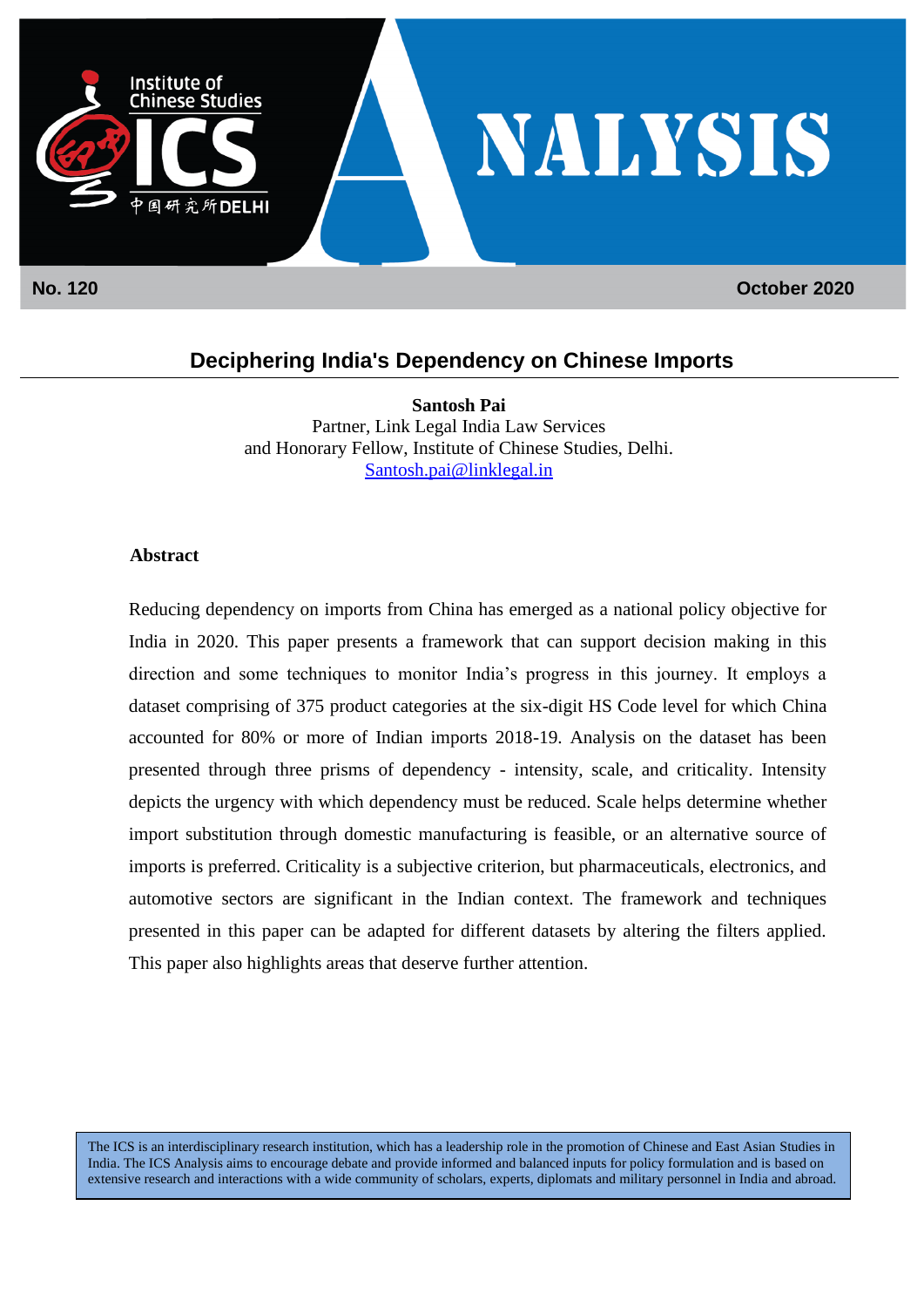**I**n 2018, when the US-China trade war commenced, two-thirds of countries (128 out of 190) traded more with China than the United States**<sup>1</sup>** . The trade war brought into sharp focus the interdependence between two of the world's largest economies. The Covid-19 pandemic exposed vulnerabilities of other countries, entire supply chains and global consumers to China. In tandem with these developments, India's imperative to reduce dependency on imports from China also peaked in 2020. Twenty years of prolific yet unbalanced growth in bilateral trade, a long-standing border dispute which boiled over into a fateful clash in June, and the recent pivot of the Indian Government towards self-reliance have converged to make this a national policy objective.

India's goal of self-reliance embodied in the Atma Nirbhar mission is primarily aimed at domestic goals such as employment generation and increasing manufacturing sector's share in the economy. However, realization of this goal will have global implications due to India's prospects as a large market and investment destination. If India matures as a manufacturing destination it will not only reduce its dependency on imports from China but also emerge as an alternative source of imports for other countries looking to reduce their own dependencies on China, and in the process, impact the balance of global economic power. Additionally, it will open global markets to India, further increasing its own scale and competitiveness, enhancing Indian participation in global value chains,

If India matures as a manufacturing destination it will not only reduce its dependency on imports from China but also emerge as an alternative source of imports for other countries looking to reduce their own dependencies on China

and thus accelerating economic growth. Progress towards such a crucial policy objective is a multistage and complex process that deserves robust monitoring to facilitate timely policy interventions.

This paper presents a framework that can be used to track India's journey towards reducing dependency on imports from China. It demonstrates this framework by employing a dataset of 375 categories of products at the six-digit HS code level where China accounted for

more than 80 percent of India's imports in 2018-19. Rather than merely highlighting absolute figures to demonstrate dependency, this paper takes a step further to dissect the statistics in a manner that

**<sup>1</sup>** Alyssa Leng and Roland Rajah, Chart of the week: Global trade through a US-China lens, The Interpreter, Lowy Institute (accessed at [https://www.lowyinstitute.org/the-interpreter/chart-week-global-trade-through-us-china-lens\)](https://www.lowyinstitute.org/the-interpreter/chart-week-global-trade-through-us-china-lens) on October 3, 2020.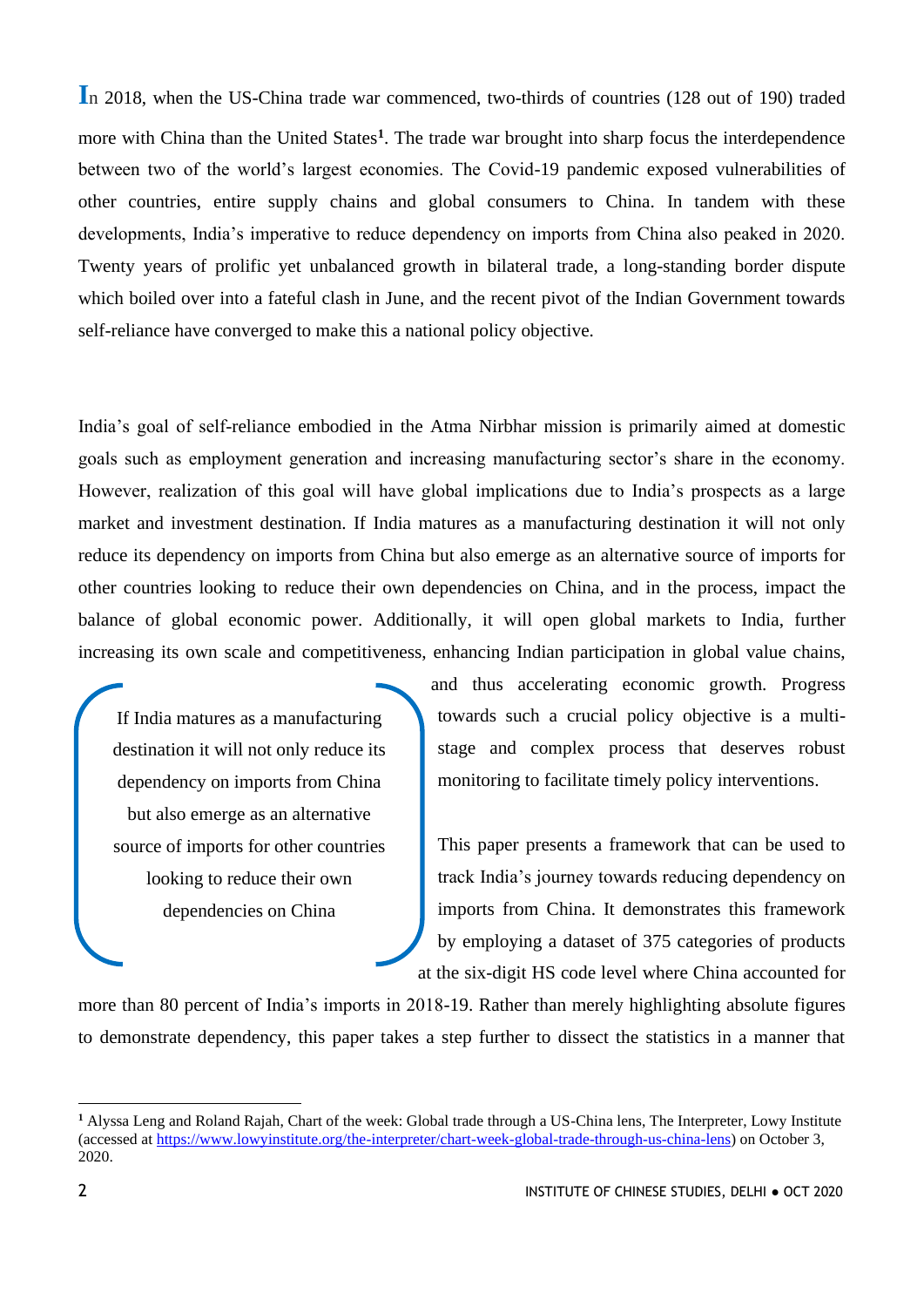enables prioritization using three prisms – *intensity, scale, and criticality*. It also points towards areas for additional investigations that will enrich the analysis presented here.

## **Defining the dataset**

Seasonal demand is an integral part of India's consumer landscape and by extension its thirst for imports from China. Such variations necessitate consideration of trade statistics on an annual (calendar or financial year) basis rather than quarterly or monthly periods to derive meaningful trends. The database maintained by India's Ministry of Commerce publishes trade data monthly using the Indian financial year format**<sup>2</sup>** . Statistics for 2019-20 are available but the last quarter witnessed Covid-19 disruptions which might have distorted statistics. Hence, 2018-19 makes for an ideal baseline.

In 2018-19, there were approximately 375**<sup>3</sup>** HS code categories at the six-digit level in which China accounted for 80 percent or more of Indian imports. One advantage of working at the six-digit level is that it captures both intermediates and end products in many industries which would otherwise be more difficult to identify at the eight-digit level. It is certainly possible that a share of imports smaller than 80 percent can be termed as dependency, but it is difficult to argue that 80 percent or more is not dependency. For convenience, this list is further divided into three buckets: 57 product categories where China accounted for 100%, 246 product categories where China accounted for 90-100% and 72 product categories where China accounted for 80-90% of Indian imports (See **Figure 1**).



## India's dependency on Chinese imports at 6 digit HS Code level in 2018-19 (Figure 1)

**<sup>2</sup>** The public database is available here - <https://commerce-app.gov.in/meidb/default.asp>

**<sup>3</sup>** This number could vary slightly depending on the currency, rounding off errors, source of data, etc.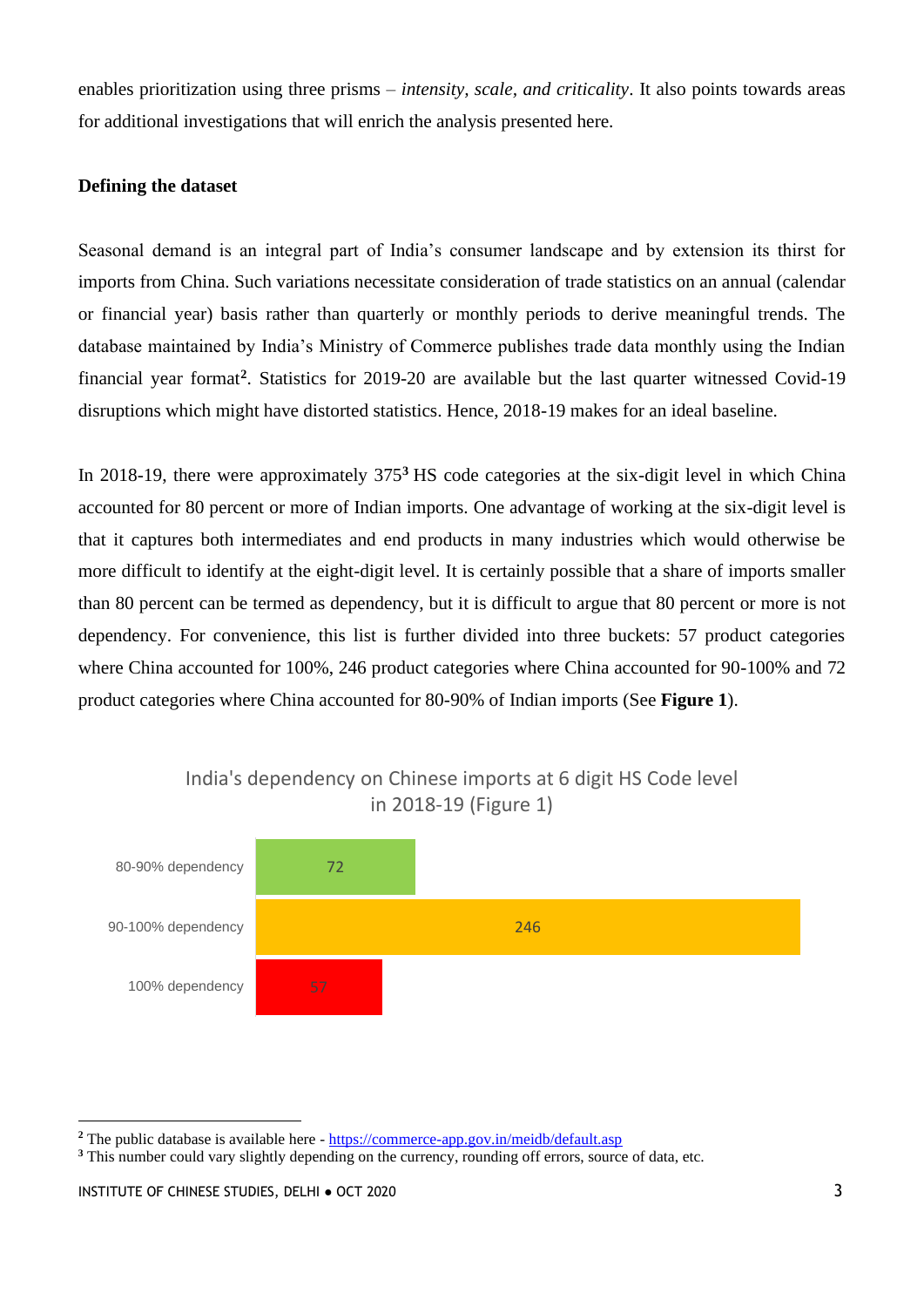To eliminate product categories with one-off spikes in 2018-19 and confirm long-term dependency, only those categories in which China accounted for more than 80 percent of imports in at least three out of the five years between 2015-16 and 2019-2020 were selected. This filter confirmed long-term dependency to a substantial extent in each of the baskets –47 out of 57 product categories (or 82%) in 100% dependency basket, 221 out of 246 (or 90%) in 90-100% dependency basket and 50 out of 72 (or 69%) in 80-90% dependency basket, thus trimming the list down to 318 categories (refer to **Figure 2**).



### *Intensity*

One simple technique of inferring trade dependency between two countries is to identify products for which the exporting country acts as a dominant source for the importing country. The initial dataset of 375 product categories provides a snapshot of dependency in 2018-19 and the shortened list of 318 product categories represents long term dependency within a reporting period (between 2015-16 and 2019-2020). When China chose to highlight India's dependency or vulnerability, it stated that India imported 92% of computers, 85% of motorcycle components, 82% of televisions and 80% of optical fibres from China in 2018-19**<sup>4</sup>** . Such snippets of data, while useful to signal dependency, are not sufficient to design policies that are aimed at reducing dependency from the importing country's perspective.

Utility of such data can be vastly improved by combining it with directional trends and drilling down to HS code levels that establish overall value chain dependency of the final product.

**<sup>4</sup>** Ambassador Sun Weidong cited these statistics in a special lecture titled "India-China relations: The Way Forward" organized by the Institute of Chinese Studies, New Delhi on July 31, 2020. Fact checking revealed some discrepancies possibly due to variance between Indian and Chinese sources, financial year formats, currency exchange rates, etc.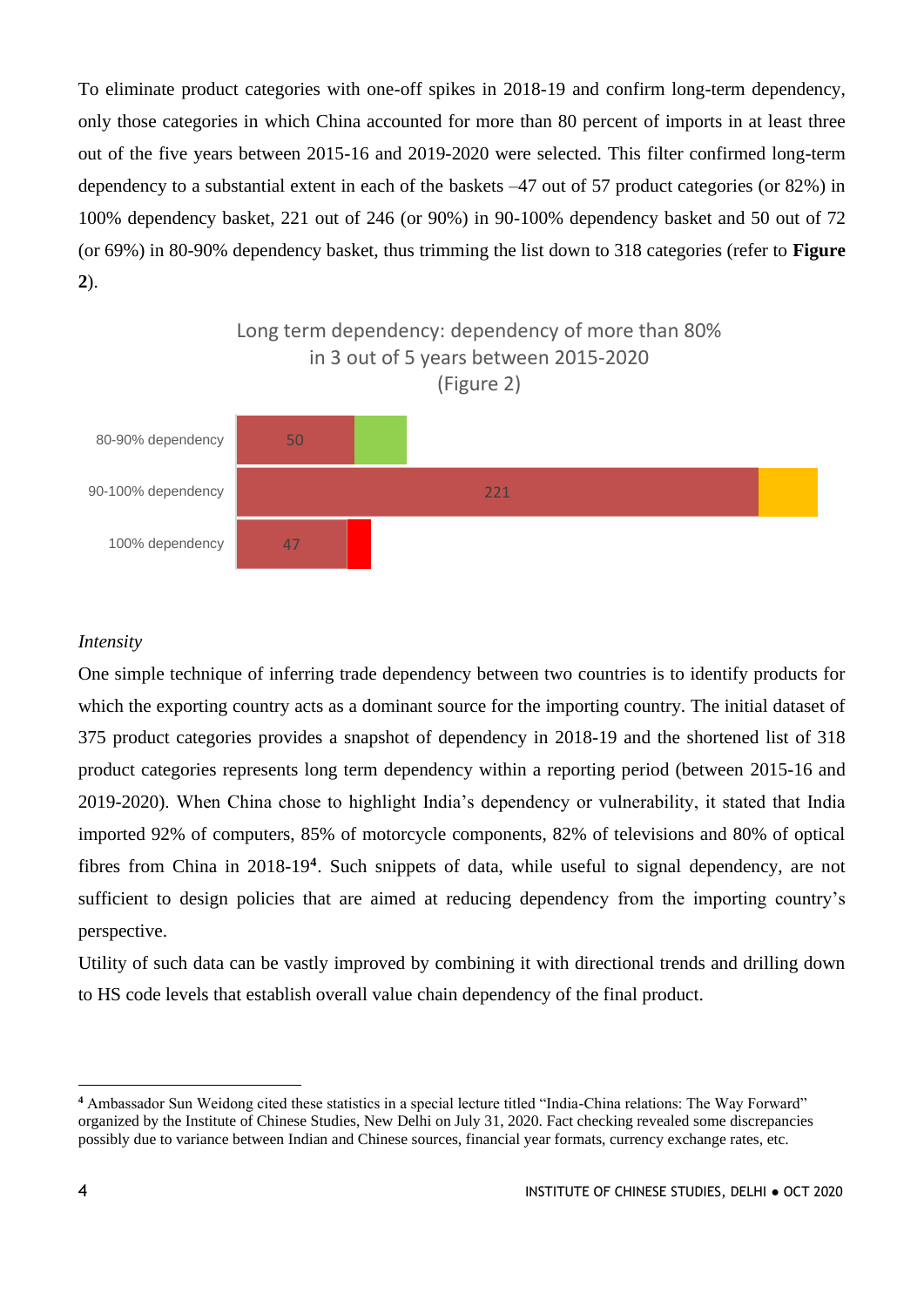Is India's demand for a product increasing or decreasing? Is dependency on China increasing or decreasing? How are these two trends performing relative to each other? Such information is crucial for prioritization in policy making. It is also counter-intuitive to some extent. For instance, as volume of demand for a category of imports (say televisions) increases, the feasibility of making an investment case to manufacture such products locally in India also improves due to increasing economies of scale. On the other hand, for an essential product where volume of demand is low but stable (such as industrial chemicals) it might be impossible to convince any industry player, whether foreign or domestic, to establish a manufacturing unit in India due to absence of scale. Thus, defining dependency with reference to absolute import volumes alone is inadequate as a methodology. In other words, the "intensity" or urgency of reducing dependency might be greater for a product which is consumed in lower volumes depending on the trend information over a longer reporting period.

One technique to solve for intensity of dependency is to plot two trend lines: one representing volume of India's demand (X-axis) and the other representing China's share in Indian imports (Y-axis), both on year-to-year basis, over a reasonable period of five years to eliminate distortions and produce a relatively stable trend. The results of such comparison can be organised into four quadrants: **Class A** where volume of Indian imports is increasing and percentage value of China as a source is also increasing; **Class B** where volume of Indian imports is increasing but percentage value of China as a source is decreasing; **Class C** where volume of Indian imports is decreasing and percentage value of China as a source is also decreasing; and **Class D** where volume of Indian imports is decreasing but percentage value of China as a source is increasing.

| <b>Class D</b>                                                                          | <b>Class A</b>                                                                          |
|-----------------------------------------------------------------------------------------|-----------------------------------------------------------------------------------------|
| Indian<br>decreasing<br>imports<br>but<br>are<br>dependency on China is increasing      | Indian<br>imports<br>increasing<br>and<br>are<br>dependency on China is also increasing |
| <b>Class C</b>                                                                          | <b>Class B</b>                                                                          |
| Indian<br>decreasing<br>but<br>imports<br>are<br>dependency on China is also decreasing | Indian<br>imports<br>but<br>increasing<br>are<br>dependency on China is decreasing      |
|                                                                                         |                                                                                         |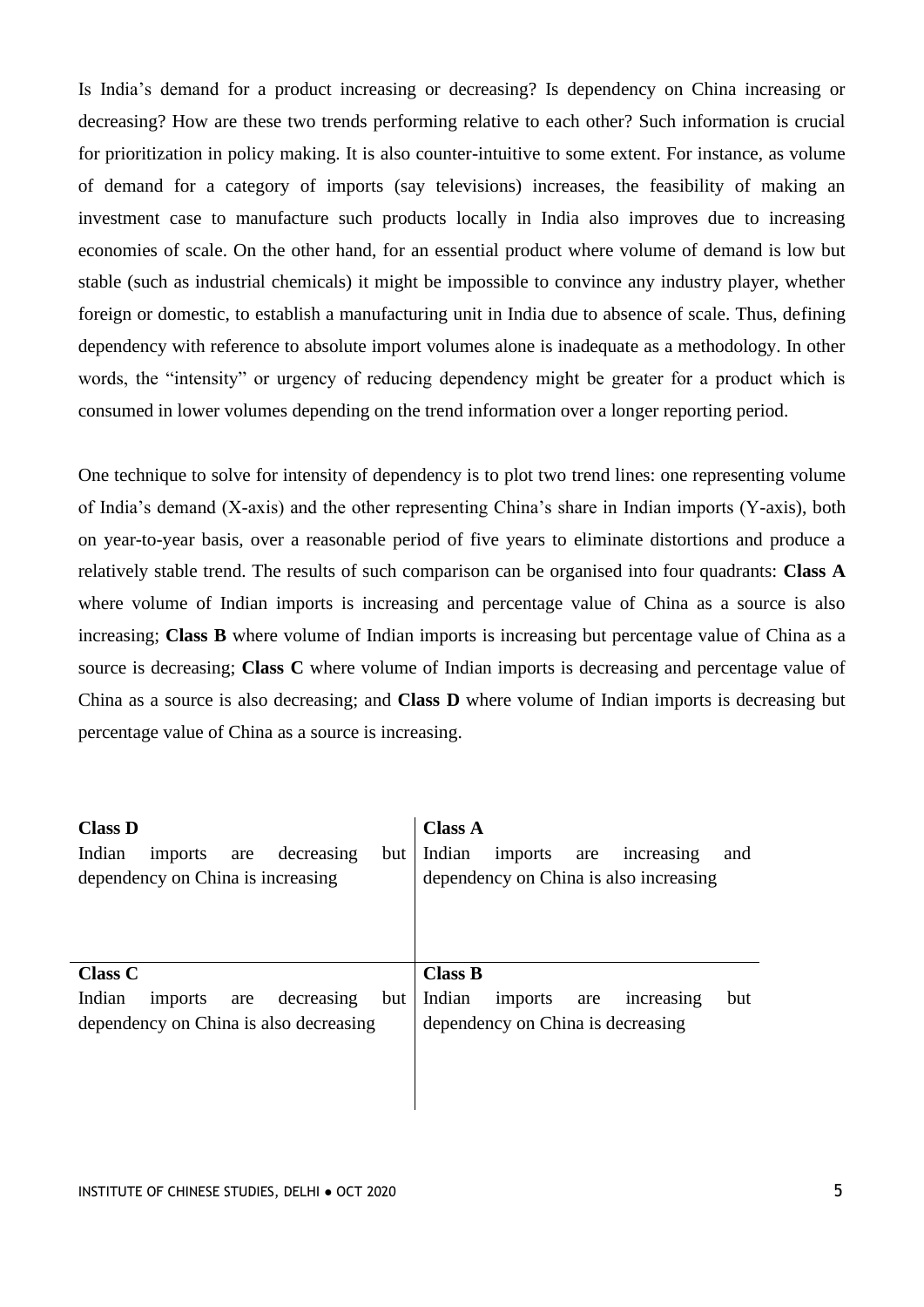Creation of such intensity quadrants in each of the dependency baskets revealed the following distribution**<sup>5</sup>** (see chart below and **Figure 3**):

| <b>Dependency</b><br><b>Baskets</b> | No. of<br><i>product categories</i> | Distribution of product categories |         |           |            |
|-------------------------------------|-------------------------------------|------------------------------------|---------|-----------|------------|
|                                     |                                     | Class A                            | Class B | Class $C$ | $Class\,D$ |
| 100%                                | 57                                  | 24                                 | 12      | 9         | 10         |
| 90<100%                             | 246                                 | 117                                | 75      | 30        | 23         |
| $80<90\%$                           | 72                                  | 35                                 | 21      | 8         | 8          |



Depending on one's choice of assumptions, certain general conclusions can be drawn from the above:

a) Reducing dependency in Classes A and B where Indian imports are increasing is more urgent than Classes C and D where Indian imports are decreasing;

**<sup>5</sup>** Data for atleast one year was missing for two product categories in 100% basket and one in 90-100% basket so the sum of the product categories across classes A, B, C, D in these baskets do not add up to their actual totals.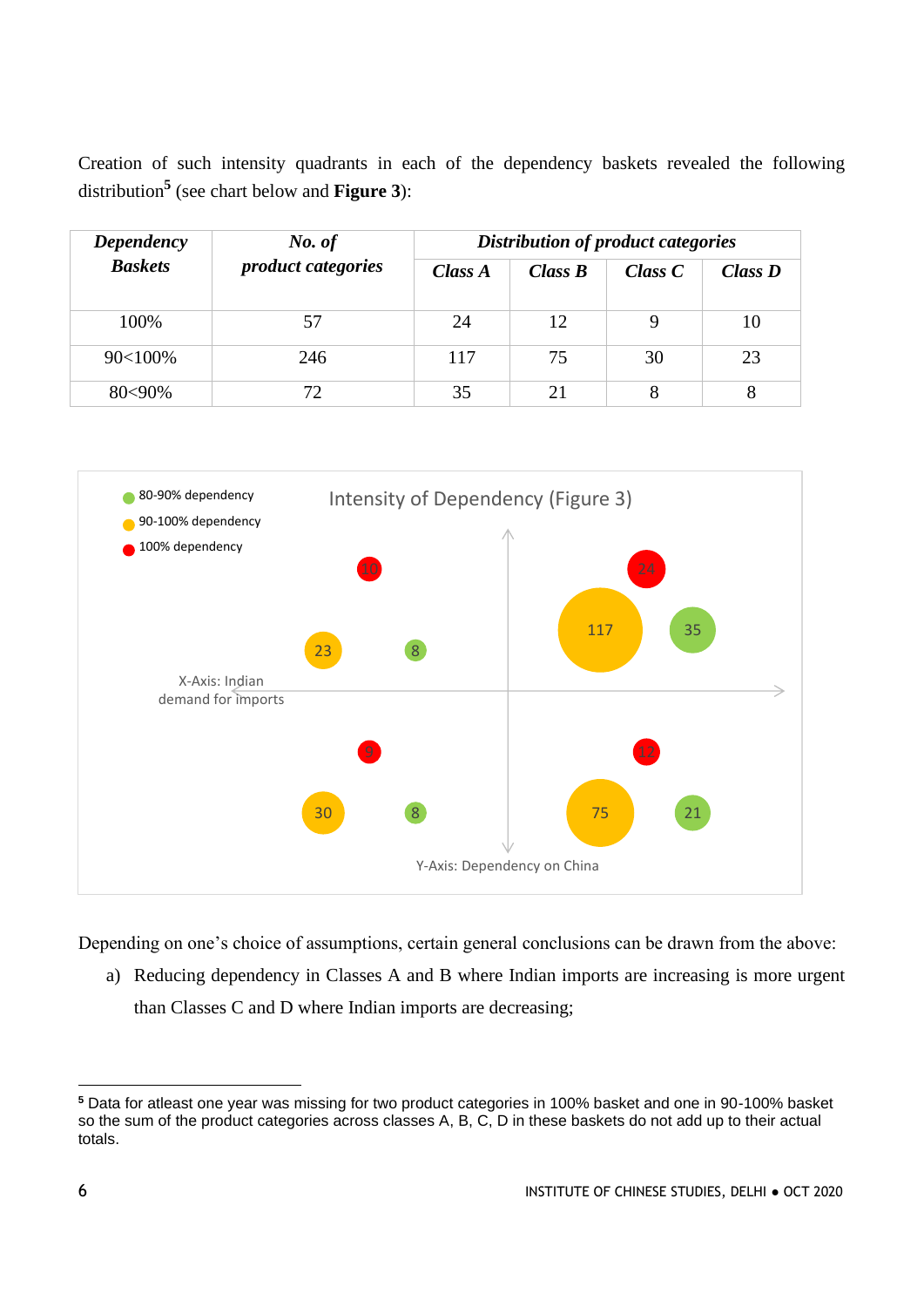- b) Domestic manufacturing will be more feasible in Class A where increasing demand will ensure economies of scale and increasing dependence on China also indicates lack of alternative sources;
- c) Alternative sources will be easier to find in Classes B and C where dependence on China is already decreasing; and
- d) Reducing dependency in Class D will be toughest since India's demand is decreasing making it difficult to make a case for local manufacturing and dependency on China is increasing due to lack of alternative sources.

### *Scale*

Scale is an important determinant for feasibility of manufacturing activity. The Indian Government has recently amended criteria used to classify enterprises as medium, small and micro as part of the Atma-Nirbhar Bharat Abhiyaan Economic Package**<sup>6</sup>** . Based on these revised criteria, enterprises with an annual turnover of less than INR 100 Crores will qualify as medium enterprises making them eligible for incentives. In other words, an assumption can be made that a domestic manufacturing firm seeking to substitute itself as a source to meet demand in a product category where annual Chinese imports are

currently valued at approximately \$ 10 million (INR 74 Crores) will be viable. Ofcourse nothing prevents larger enterprises from manufacturing products that have higher demand. Hence, product categories can be characterised as 'high' volume if their average annual import value over the 2015-2020 period exceeds \$10 million. The application of this rule leads to a conclusion that 113 product categories (4 in 100%

It is necessary to re-classify product categories based on their end uses rather than their description in the HS Code classification tables.

dependency basket, 85 in 90-100% dependency basket and 24 in 80-90% dependency basket) correspond to the scale required for medium enterprises in India or higher so dependency can be reduced through domestic manufacturing (See **Figure 4**). Whereas those product categories with average volumes lower than \$10 million can only be explored by small and micro enterprises or perhaps be imported from alternative sources.

**<sup>6</sup>** <https://pib.gov.in/PressReleseDetailm.aspx?PRID=1623601>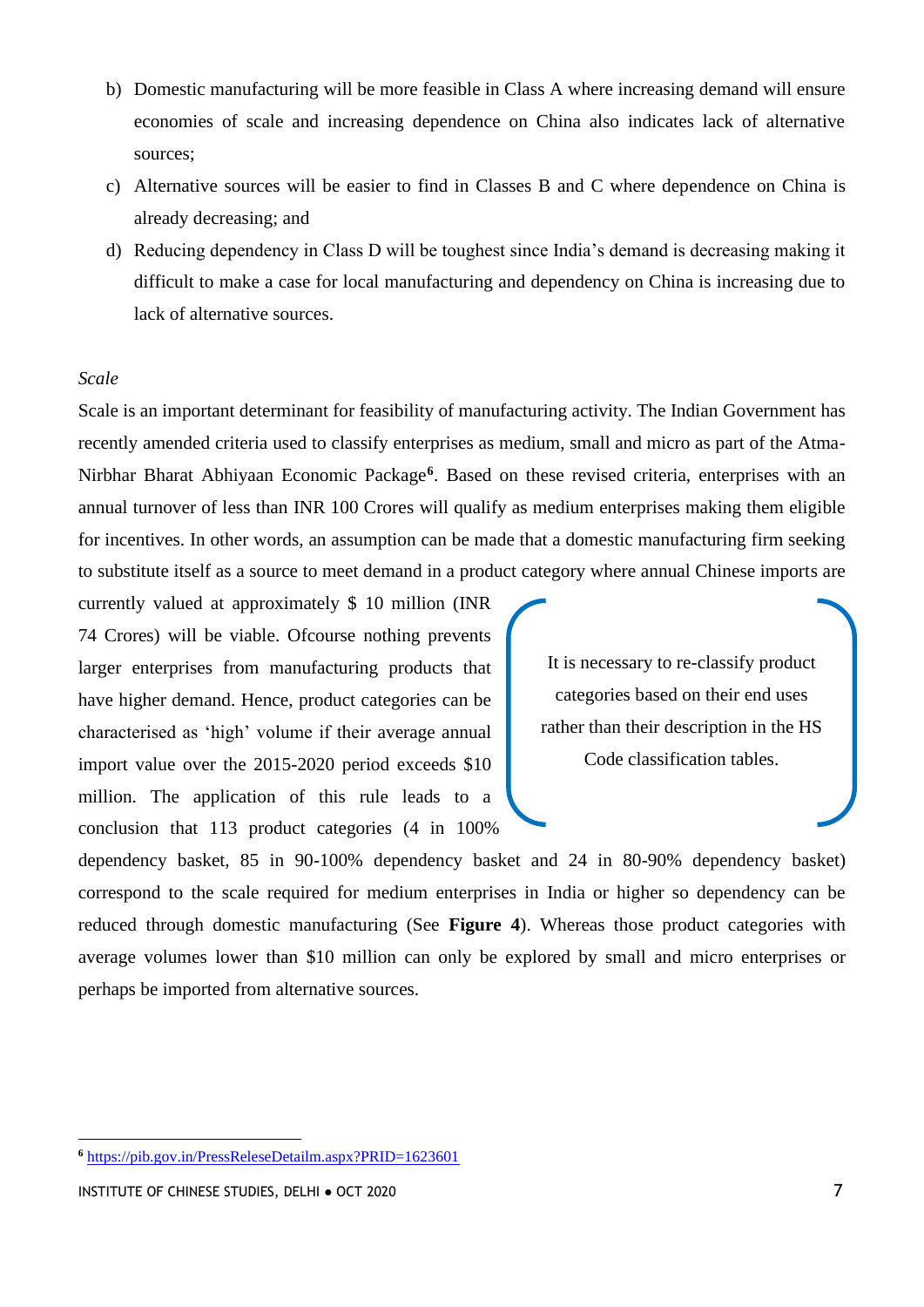

### *Criticality*

Unlike intensity and scale which are founded on absolute data, criticality is a subjective criterion. It can have different meanings depending on the context. At the national level it might involve security or military considerations, or it can mean criticality of certain inputs for specific industries. For the present purpose it simply means potential to cause significant disruption to Indian industry and consumers. Hence, it is necessary to re-classify product categories based on their end uses rather than their description in the HS Code classification tables. Such an exercise can lead to an extent of overlap between industries insofar as dual-use products are considered. Subject to this limitation, three industries emerge as critical from the dataset under consideration - pharmaceuticals, electronics and automotive. They account for 11 out of 57 (or 19%) of product categories in the 100% dependency basket, 22 out of 256 (or 9%) in the 90-100% dependency basket and 11 out of 72 (or 15%) in the 80- 90% dependency basket (see **Figure 5**).

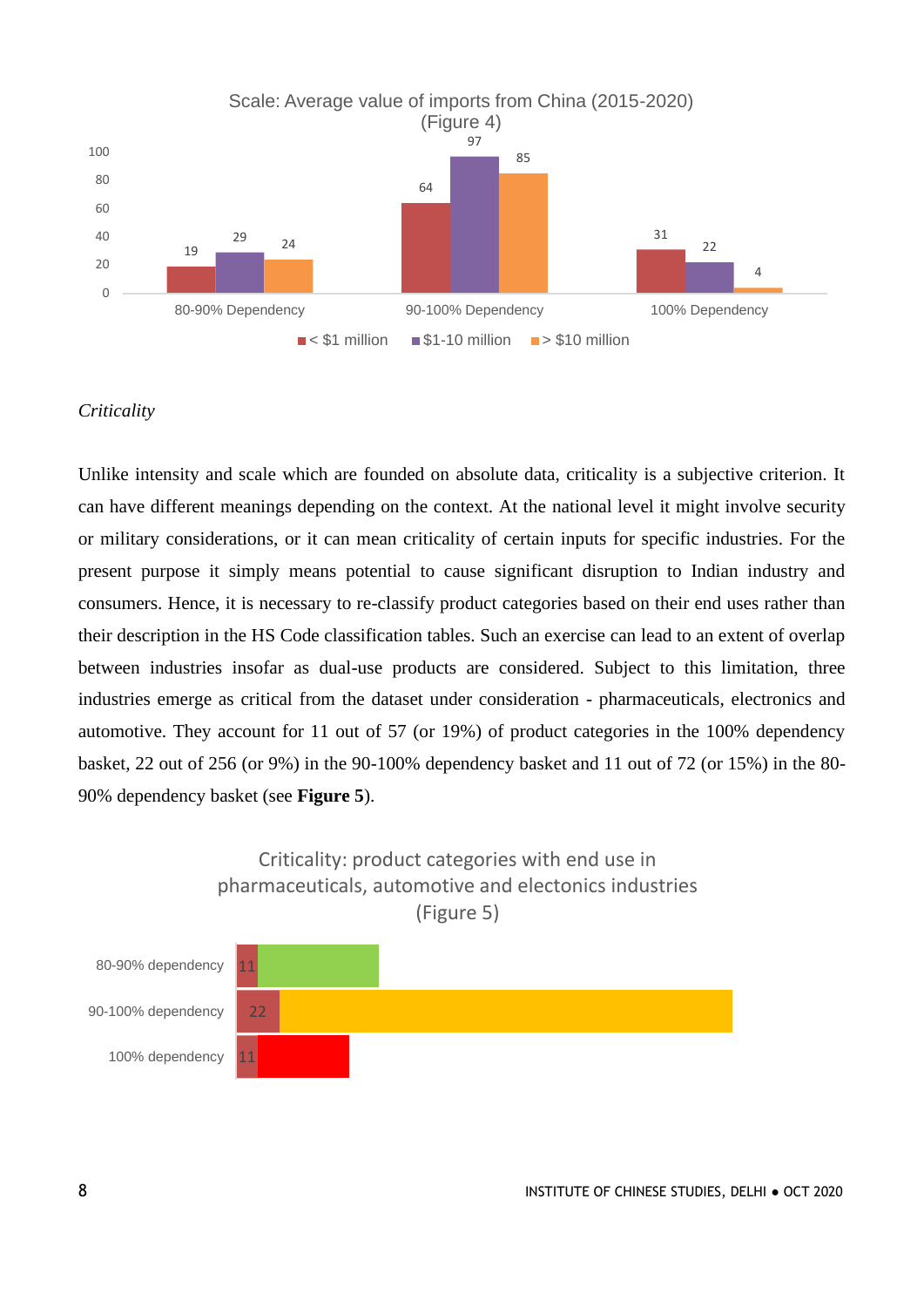#### **Monitoring progress**

The techniques described above can be used to monitor India's progress in reducing dependency on imports from China in the following manner:

- a) Prima facie dependency this will reveal number of product categories in which China accounts for more than 80% of India's imports. Any dip from the level of 375 in 2018-19 will be an improvement. Due to seasonal demand in certain categories an annual check will be better suited for this technique than on quarterly basis.
- b) Long-term dependency data from a rolling period of five years (or 20 quarters) can be used for this technique which filters only categories where China accounts for more than 80% of imports in three out of five preceding years. Again, any dip from the current level of 318 will be an improvement.
- c) Dependency buckets this technique can be applied to either of the two datasets described immediately above. As the number of categories in 100% dependency bucket decreases it is likely that the numbers in 90-100% and 80-90% buckets will increase. However, any sign of a product category moving in the opposite direction will indicate that dependency on China is increasing.
- d) Intensity of dependency If incentives for import substitution are effective then categories from Class A will move into Class C.
- e) Alternative sources If viable alternative sources to China are found categories will move from Class A into Class B.
- f) Vulnerability check Class D should be monitored closely since China might exert economic pressure on India through economic blockades in such categories where domestic manufacturing is not feasible and alternative sources are difficult to find.
- g) Scale The effectiveness of Atmanirbhar policies at least insofar as imports from China are concerned will be determined by the number of SMEs or larger companies, domestic or foreign, which start or expand their manufacturing capacity in product categories where average value of imports exceed US\$ 10 million. There are 113 product categories which might be suitable for such opportunities.
- h) Criticality Since this is a subjective criteria progress can only be monitored against industryspecific policies. It is likely that pharmaceuticals, electronics and automotive sectors will receive special policy attention so offtake numbers under respective incentive schemes should translate to corresponding reduction in dependencies.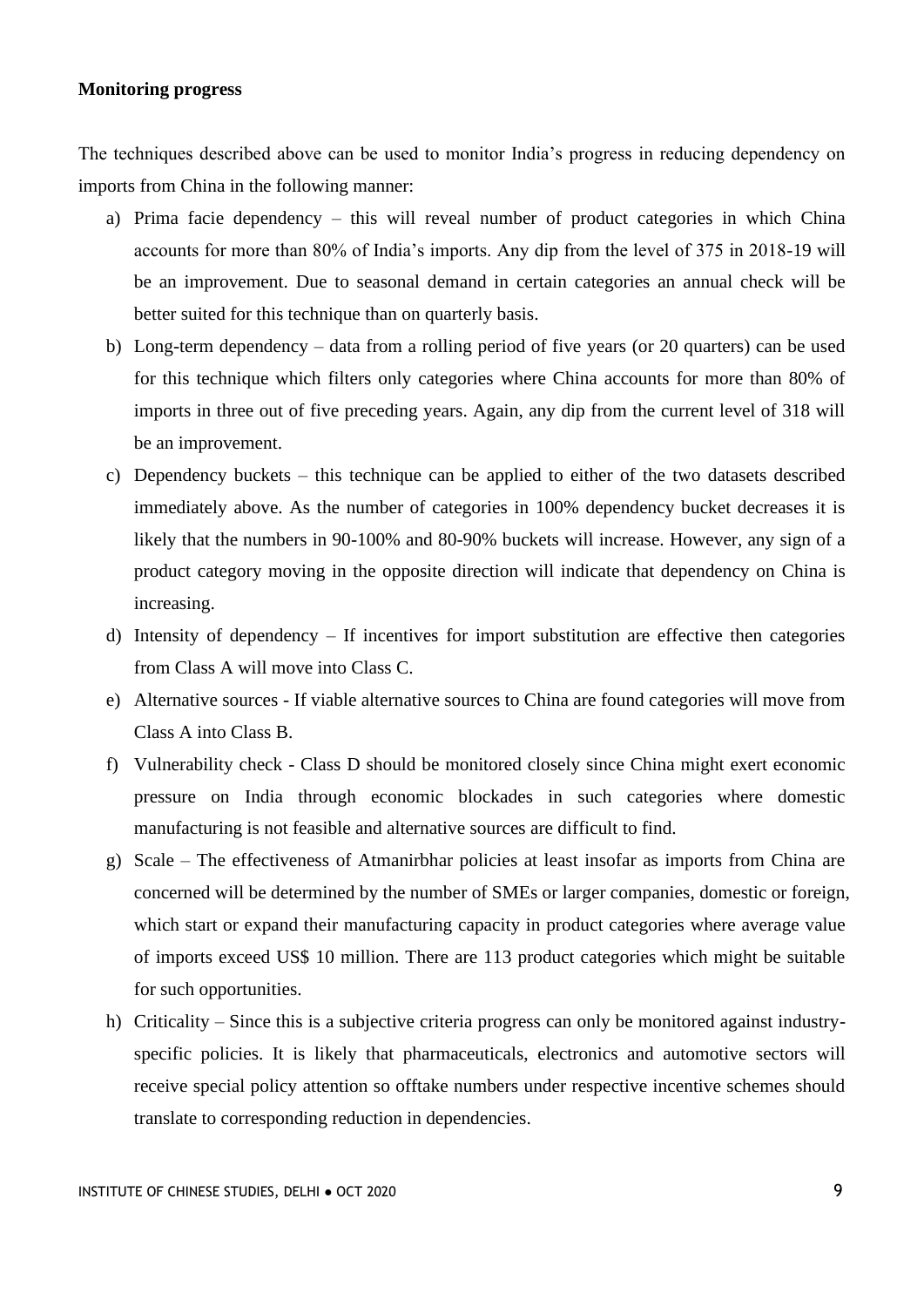#### **Areas for further work**

The framework, analysis and techniques presented above are based exclusively on trade data. As demonstrated above, they can collectively serve as a call for action or be used independently to monitor progress. Development of a multi-pronged strategy to reduce dependency on imports from China will require further layers of analysis. Some of these are highlighted below:

- 1. Standards Quality standards are an indispensable tool to ensure optimum utilisation of domestic manufacturing capabilities and reduce dependency on imports from China. The Bureau of Indian Standards (BIS) has issued more than 25,000 quality standards for products and services but only 150 of them are mandatory**<sup>7</sup>** . Standards for 370 products are being devised to ensure items that can be locally produced are not imported**<sup>8</sup>** . The toy industry which imported US\$ 1.4 billion worth of products in 2018-19 (China is the largest source) and comprises of 4000 domestic micro, small and medium enterprises is likely to become the first test case under this head. India decided to implement quality standards (with effect from September 1, 2020) after a shocking 67% of imported items failed quality tests in 2019. The HS Code classification does not reveal distinctions between products within the same category that cater to distinct markets or consumer groups. Automotive components are a powerful illustration. India is home to leading global players in the two-wheeler industry with impressive manufacturing capabilities. Yet China accounted for 83.08% of India's imports of Motorcycle parts and accessories (HS Code 871410) in 2018-19. This is mainly on account of a strong preference among distributors in the "after-market" segment for imported products which are cheaper because of lower quality. If uniform standards are enforced for both OEMs and after-market players, the demand for imports will automatically reduce. A comprehensive study of standards undertaken in conjunction with industry will reveal many more possibilities of a similar nature.
- 2. Global value chains India's aim to attract global value chains will necessitate identification of industry linkages that can be used to reduce dependence on Chinese imports through backward integration. Multinational groups in which Indian subsidiaries import intermediate products from their sister companies in in China can be incentivised to make additional

**<sup>8</sup>** Shruti Srivastava, India plans to impose strict rules and tariffs on Chinese imports,

**<sup>7</sup>** Rituraj Tiwari, Govt asks BIS to prescribe standards for imported goods to curb non-essential Chinese imports, [https://economictimes.indiatimes.com/news/economy/policy/govt-asks-bis-to-prescribe-mandatory-standards-for](https://economictimes.indiatimes.com/news/economy/policy/govt-asks-bis-to-prescribe-mandatory-standards-for-imported-goods/articleshow/77135890.cms?from=mdr)[imported-goods/articleshow/77135890.cms?from=mdr](https://economictimes.indiatimes.com/news/economy/policy/govt-asks-bis-to-prescribe-mandatory-standards-for-imported-goods/articleshow/77135890.cms?from=mdr)

[https://economictimes.indiatimes.com/news/economy/foreign-trade/india-plans-to-impose-strict-rules-and-tariffs-on](https://economictimes.indiatimes.com/news/economy/foreign-trade/india-plans-to-impose-strict-rules-and-tariffs-on-chinese-imports/articleshow/76618641.cms)[chinese-imports/articleshow/76618641.cms](https://economictimes.indiatimes.com/news/economy/foreign-trade/india-plans-to-impose-strict-rules-and-tariffs-on-chinese-imports/articleshow/76618641.cms)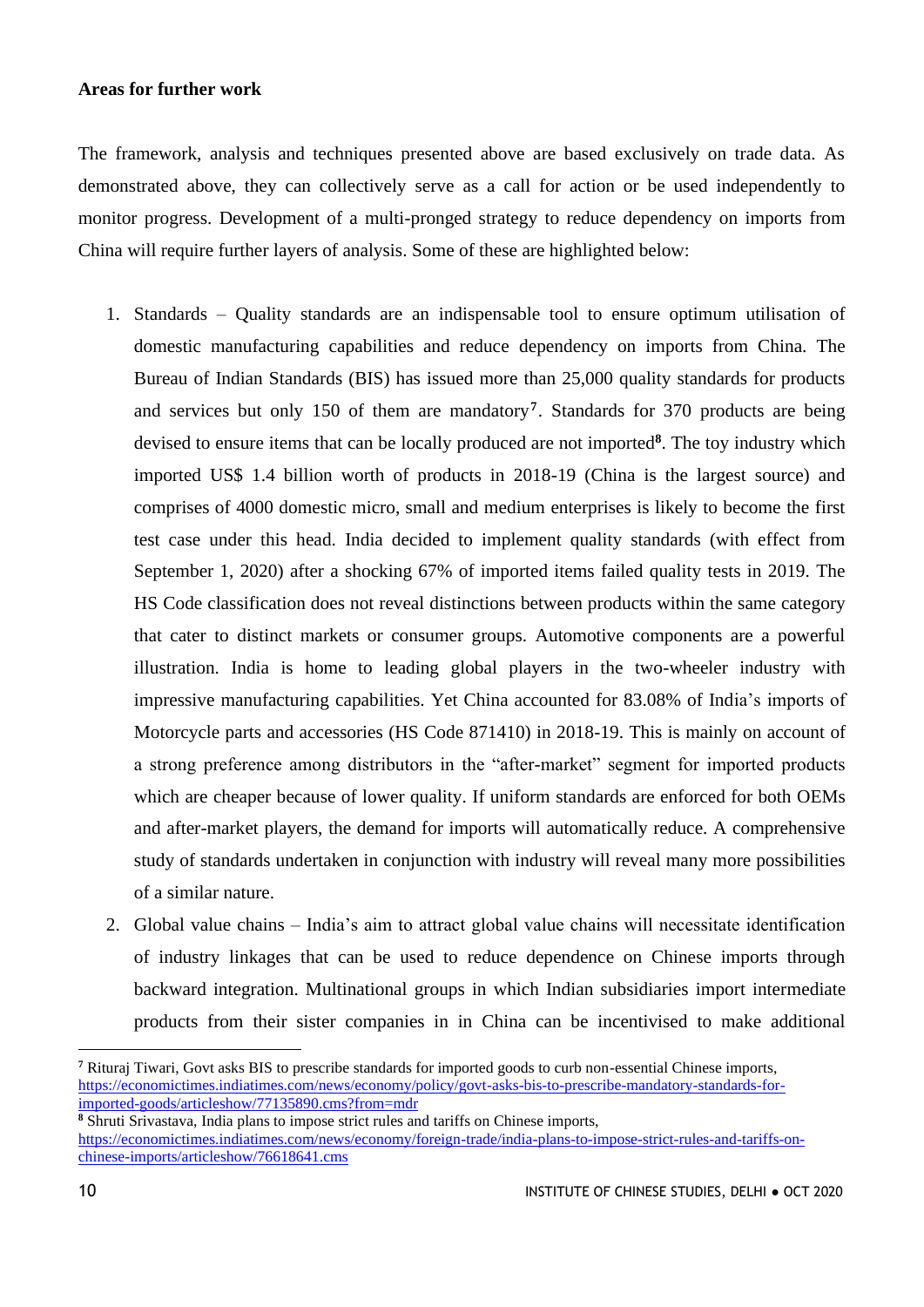investments in India to increase backward integration and reduce reliance on imports. Electronics, electrical appliances, and capital equipment are some sectors where such a strategy will bear fruit. This has a higher chance of success than incentivising importers of products from Chinese companies that might be recipients of subsidies from the Chinese government. Bulk drugs are an example in this category.

- 3. Tariff policy India has already imposed anti-dumping duties on imports of 97 products, countervailing measures on 3 products and safeguard duty for 1 product from China**<sup>9</sup>** . products from China. Such protection might inhibit expansion of domestic manufacturing capacity and cause long term dependency. The chemical industry is a prime example This problem is further accentuated in sectors where absence of large players makes it difficult for Indian industry to initiate anti-dumping investigations. A plan of action that encourages Indian government agencies to commence suo motu investigations coupled with robust plans to improve competitiveness of Indian players for products deemed critical is a must.
- 4. China's advantage Sectors in which China has a global monopoly or an inherent advantage need special attention. Electric vehicles are an appropriate illustration although at a nascent stage of development in India. Such industries need tailor-made incentives to ensure India does not develop new sources of dependency.
- 5. Nuanced FDI policy India has relied excessively on liberalisation of sectoral limits for foreign ownership as a tool to attract FDI. More recently several States have abolished application of labour laws in a bid to attract FDI. Scale of investment and generation of employment are the most common indicators used while disbursing incentives to foreign investors. Multiple States often compete for the same FDI projects resulting in sub-optimal results at the national level. This points to a need for a more nuanced approach towards FDI. China has experimented with a variety of FDI strategies across regions and industries to ensure domestic industry thrives alongside foreign investors. Such models deserve in-depth examination to distil lessons for India if attempts to wean away potential investors away from China are to succeed.
- 6. Ease of manufacturing India's recent success in improving its World Bank rankings for ease of business must be furthered through a more granular focus on easing bottlenecks in the manufacturing sector. Rejuvenation of Special Economic Zones and creation of public manufacturing infrastructure must be initiated on the back of a comprehensive satisfaction survey among current players which are unable to scale.

<sup>&</sup>lt;sup>9</sup> As on July 10, 2019, as per response provided by Ministry of Commerce in response to a parliamentary question. Accessed here [\(https://dipp.gov.in/sites/default/files/lu\\_2743.pdf\)](https://dipp.gov.in/sites/default/files/lu_2743.pdf) on October 12, 2020.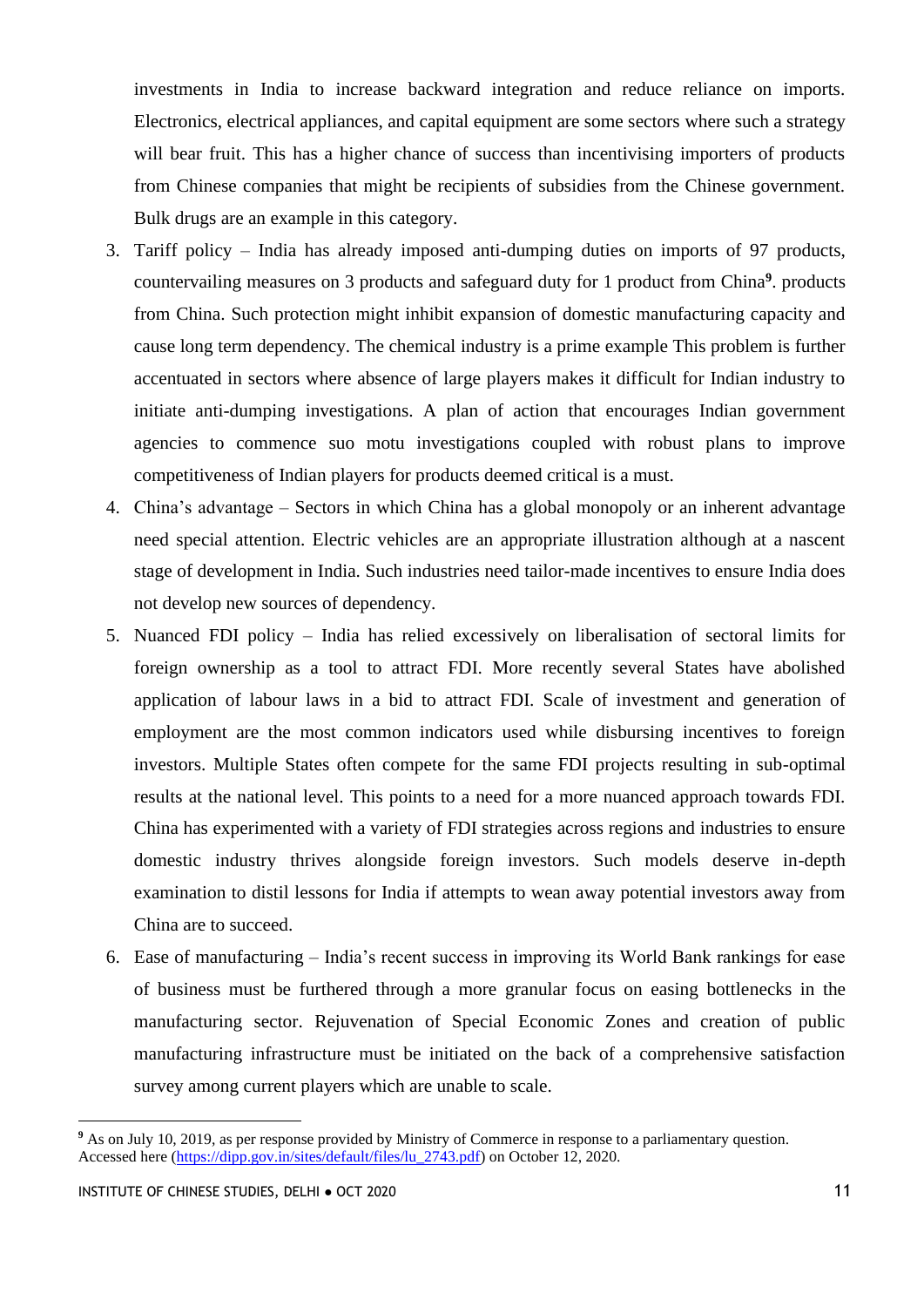7. Trade diversion – it is highly likely that imports from China will be re-routed through intermediate jurisdictions such as Vietnam, Hong Kong, etc. A more focussed study in this area will reveal the scope for such trade diversion and possible counter measures.

## **Conclusion**

The fact that China accounts for more than 80% of Indian imports in 375 product categories is cause for concern albeit not entirely unexpected. The silver lining to this finding is that 113 of these might have sufficient demand to make them attractive for SMEs or larger enterprises which seek to meet demand through domestic manufacturing. Alignment of Atma-Nirbhar policies towards these goals should be possible in a gradual manner. By combining the intensity and scale techniques described above it is possible to formulate some general recommendations as below:

| <b>Class</b> | <b>Volume</b> | <b>Possible Action</b>                                    |
|--------------|---------------|-----------------------------------------------------------|
| A            | High          | Domestic manufacture needs to be prioritised              |
|              | Low           | Explore alternative sources before domestic manufacturing |
| B            | High          | Actively reduce imports from China                        |
|              | Low           | No urgent action required                                 |
|              | High          | Actively reduce imports from China                        |
|              | Low           | No urgent action required                                 |
|              | High          | Actively reduce imports from China                        |
|              | Low           | Actively reduce imports from China                        |

These general recommendations can be further refined after undertaking investigations indicated above. Regardless of the factors that drive prioritisation within Indian policy making or pace at which India reduces its dependency on imports from China it is imperative that a permanent monitoring mechanism is established to measure periodic progress towards the national objective of reducing dependency on imports from China. Without a concrete framework to measure progress, this nation building exercise might risk being hijacked by mercantile interests that have abetted and benefited from India's growing dependency on China over the last two decades.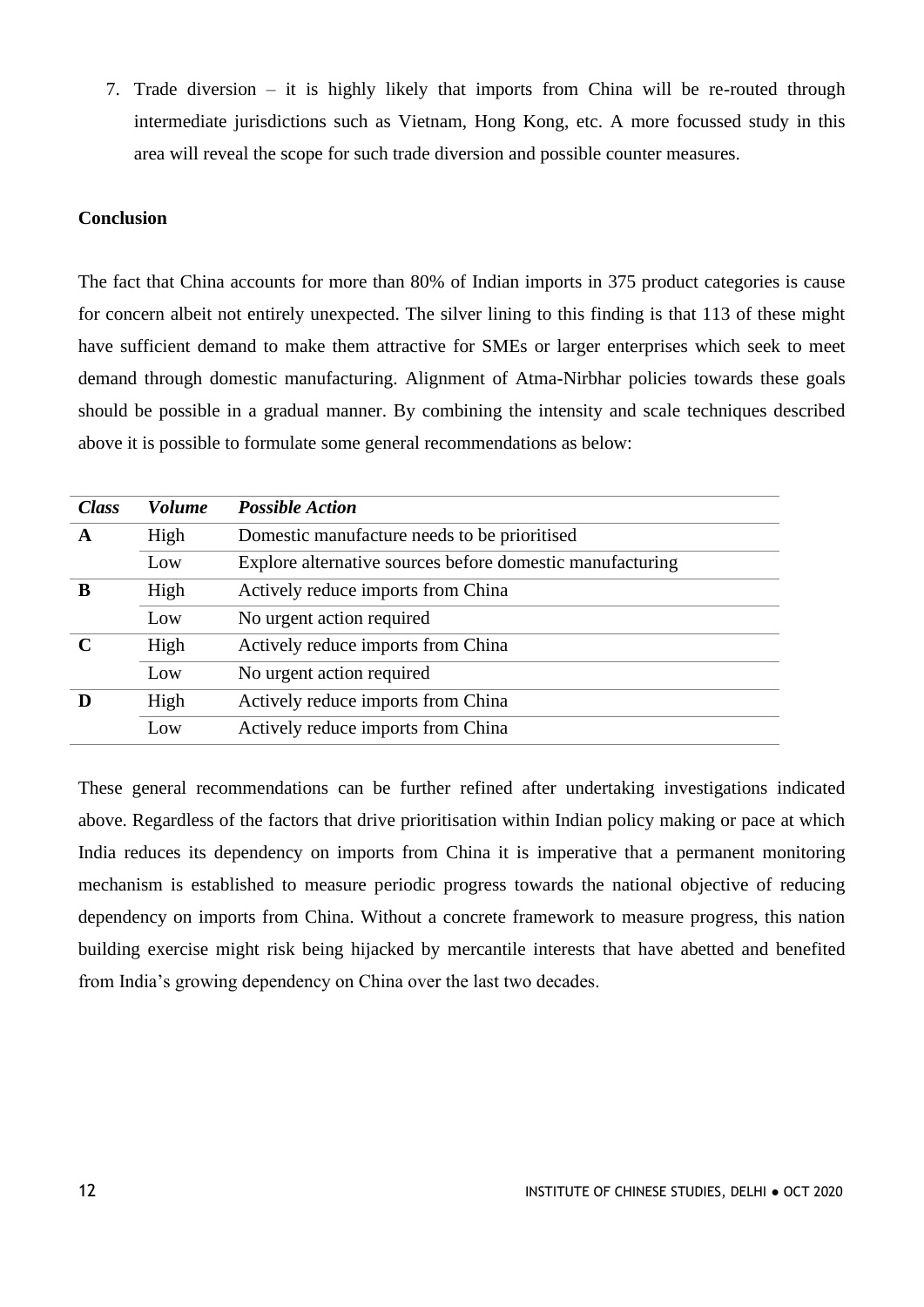### **Acknowledgements**

- 1. The author is grateful to Ambassador V.S. Seshadri for his practical insights which are cited in the section "Areas for further work".
- 2. Mr. Akshat Khare and Ms. Anumita Raj contributed as researchers to process raw data and brainstorm techniques presented in this paper.

**Santosh Pai** is an international corporate lawyer with over 16 years of work experience gained in India, China, UK and Thailand. His areas of interest include cross-border investments, comparative law and policy, cross-cultural negotiations, board governance and public speaking.

*The views expressed here are those of the author and not necessarily of the Institute of Chinese Studies.*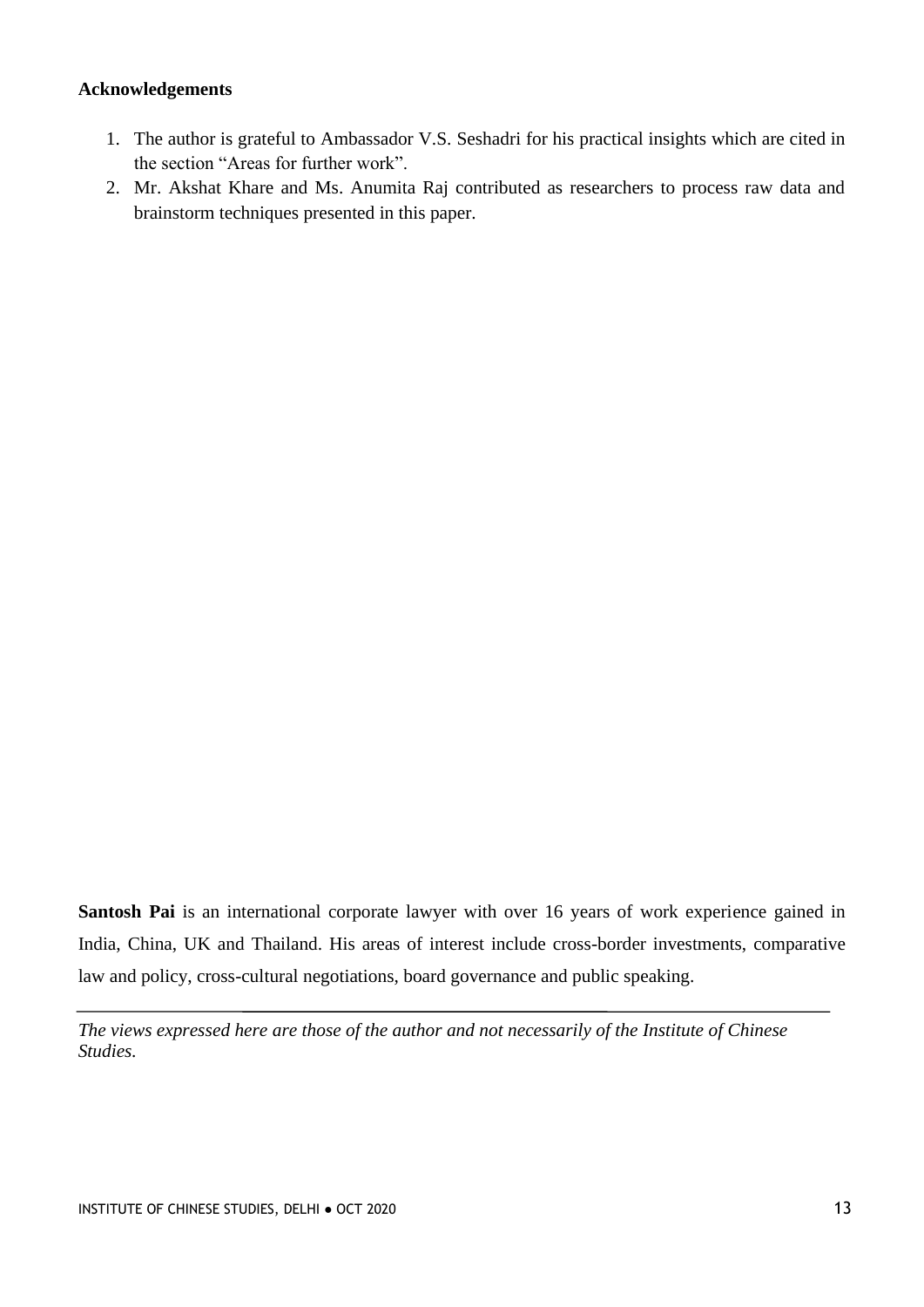## **ICS ANALYSIS** *Back Issues*

| <b>Issue No/Month</b> | <b>Title</b>                                                                                                                                             | <b>Author</b>                  |
|-----------------------|----------------------------------------------------------------------------------------------------------------------------------------------------------|--------------------------------|
| No.119 October 2020   | India as Teacher by Negative Example:<br>Chinese Perceptions of India During the British<br>Colonial Period and Their Impact on India-China<br>Relations | Shyam Saran                    |
| No.118 September2020  | India's View on Growing Chinese Engagement in<br>Bangladesh                                                                                              | Sayantan Haldar                |
| No. 117 August 2020   | Sino-Japanese Relations: Forced Engagement or<br><b>Healthy Rivalry?</b>                                                                                 | Mohd Adnan                     |
| No. 116 August 2020   | Clashes in Trade and Causes of Migration: The<br>Case of India and China as the Dynamic to the<br>World                                                  | Sangit Sarita<br>Dwivedi       |
| No. 115 August 2020   | Covid-19 and the Communist Party of China's<br>Governance Crisis                                                                                         | Bhim B. Subba                  |
| No. 114 July2020      | The Emergence of a New Kingpin in the Pacific:<br>China's Initiatives                                                                                    | Tanishka                       |
| No. 113 July 2020     | Clash of Narratives: The US-China Propaganda<br>War amid the Global Pandemic                                                                             | Preksha Shree<br>Chhetri       |
| No.112 July 2020      | Sino-Indian Border Dispute: Explained in<br><b>Constructivist Paradigm</b>                                                                               | Reena Bhatia                   |
| No. 111 July 2020     | Hazarding Hazards: An Assessment of China's<br>Workplace Safety Since Year 2000                                                                          | P K Anand                      |
| No. 110 July 2020     | Are US and China on the Verge of a Cold War 2.0?                                                                                                         | <b>Zorawar Daulet</b><br>Singh |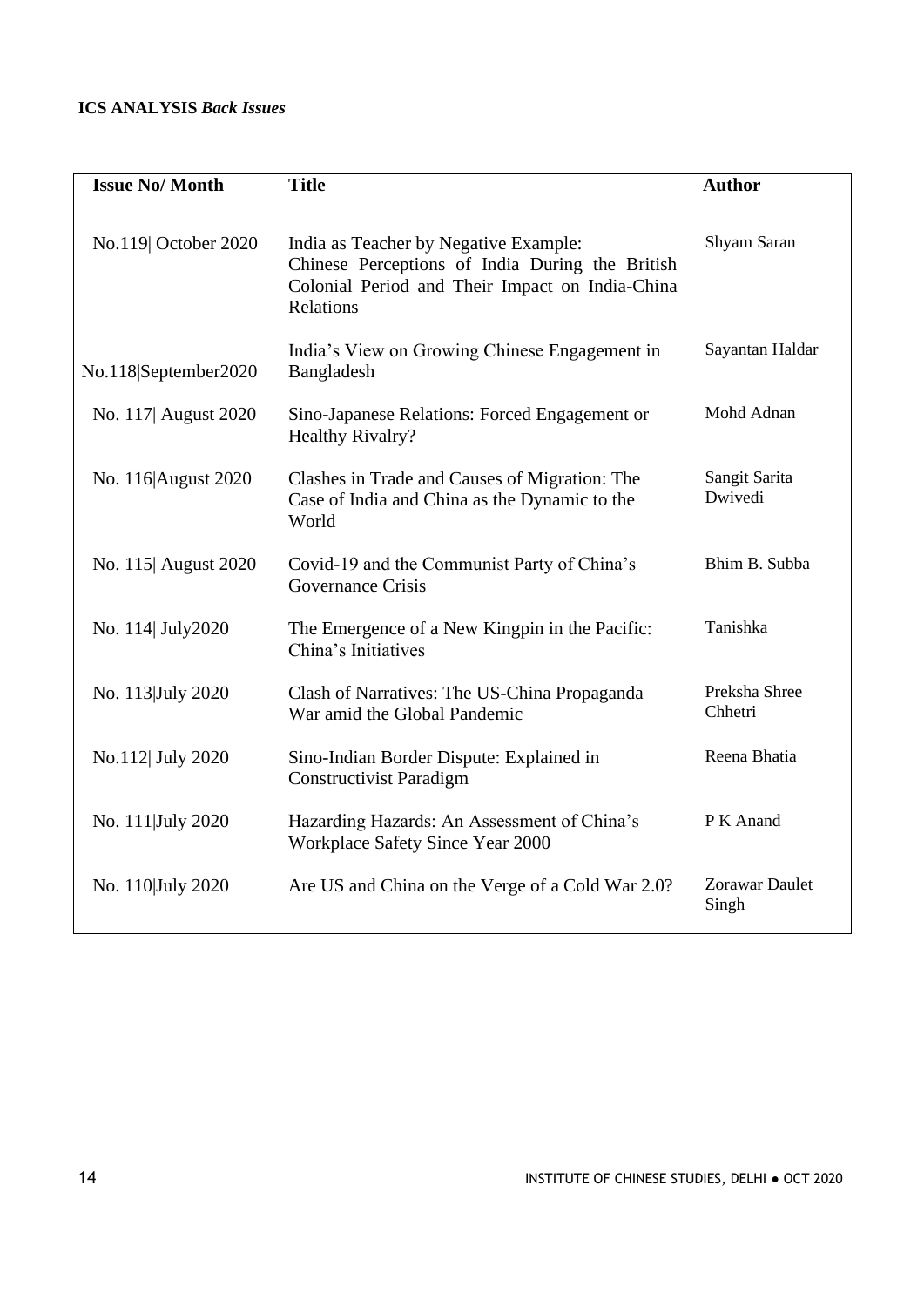## PRINCIPAL SUPPORTERS TO ICS RESEARCH FUND

## **TATA TRUSTS**



MINISTRY OF EXTERNAL AFFAIRS **COVERNMENT OF INDIA** 

**GARGI AND VIDYA** PRAKASH DUTT FOUNDATION



INDIAN COUNCIL OF SOCIAL SCIENCE RESEARCH

PIROJSHA GODREJ FOUNDATION

# **ICS PUBLICATIONS**



interest with policy-related inputs



Platform for onepine research of the ICS faculty and associates



Authored by the faculty, also emerging from research projects and international conterences



# **ICS JOURNAL**



In its 56th year, China Report is a refereed journal in the field of social sciences and international relations. It welcomes and offers a platform for original research from a multi-disciplinary perspective, in new and emerging areas, by scholars and research students. It seeks to promote analysis and vigorous debate on all aspects of Sino-Indian relations, India-China comparative studies and multilateral and bilateral initiatives and collaborations across Asia.

China Report is brought out by Sage Publications Ltd, New Delhi.

INSTITUTE OF CHINESE STUDIES, DELHI ANCHE STUDIES, DELHI ANCHE STUDIES, DELHI ANCHE STUDIES, DELHI ANCHE STUDIES, DEL

Editor Associate Editor Assistant Editor **Book Review Editor**  Sreemati Chakrabarti G. Balatchandirane Rityusha Mani Tiwari Vijay K Nambiar



INSTITUTE OF CHINESE STUDIES 8/17, Sri Ram Road, Civil Lines, Delhi 110054, INDIA T: +91 (0) 11 2393 8202

F: +91 (0) 11 2383 0728

(a) http://www.icsin.org/

@ info@ictimera

facebook.com/icsin.defhi ø twitter.com/ics.delhi soundcloud.com.it's IN in) In.linkedin.com/lcsdelhi **Ca** youtube.com/ICSWEB instagram.com/icsdelhi